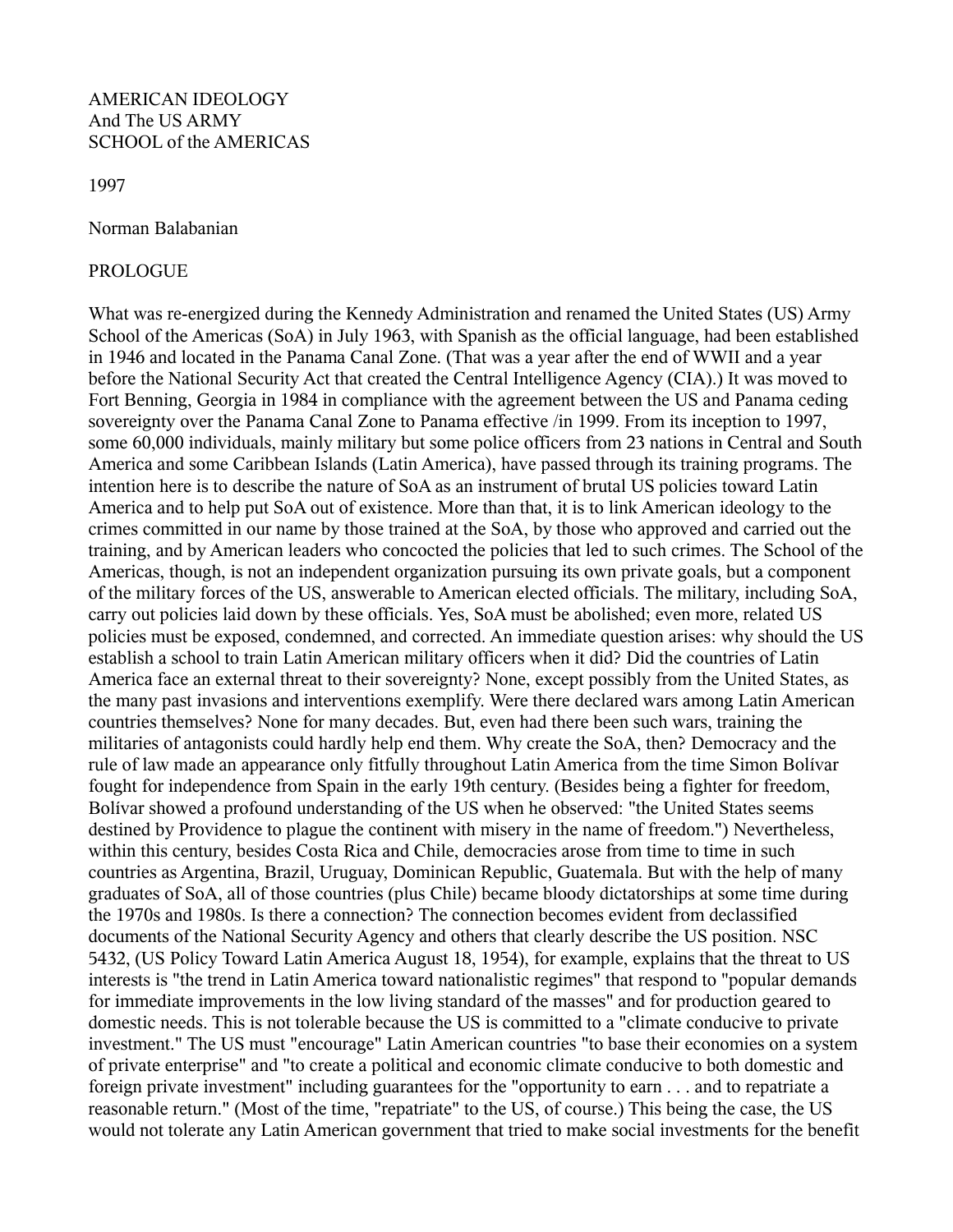of the vast majority of its people: investments in schools, roads, infrastructure, health care, agriculture for local consumption, or any other enterprise that would benefit its people. Rather, the US would help to put - and maintain in power - any government, no matter how repressive, that would give a free hand to American corporate interests in bleeding the resources of the country for their own profits. Aside from the support of local elites, the US would need to have some kind of control over their armed forces. What better way than to train the officers of those militaries? From such calculations was the School of the Americas born. Noam Chomsky describes it as follows: "U.S. foreign policy is designed to create and maintain an international order in which U.S.-based business can prosper, a world of "open societies," meaning societies that are open to profitable investment, to expansion of export markets and transfer of capital, and to exploitation of human and natural resources on the part of US corporations and their local affiliates. "Open societies," in the true meaning of the term, are societies that are open to U.S. economic penetration and political control. . . . The major enemy, however, is always the indigenous population, which has an unfortunate tendency to succumb to strange and unacceptable ideas about using their resources for their own purposes."

The facts about SoA have gradually come to light. The evidence now is overwhelming that the US Army School of the Americas for decades has been turning out assassins, torturers, and rapists on a gigantic scale that should revolt the sensibilities of all Americans. These graduates have been used as tools of American corporate interests and local elites for suppressing the aspirations of the populace for freedom and for a better standard of life. Furthermore, this has been known, not only by those administering SoA, but by the highest levels of the American government. People in the US State Department, after all, do read cables from ambassadors well informed of the daily goings on in their host countries down to the minutest detail. They didn't really have to be informed by reading cables; after all, the State Department had a large hand in setting the overall policies in the first place. For example: "We should cease to talk about vague and . . . unreal objectives such as human rights, the raising of the living standards, and democratization. The day is not far off when we are going to have to deal in straight power concepts." Of course, not talking about these vague things would not satisfy propaganda needs; so, that part of the policy was slightly revised. The US continued to talk about democracy and human rights, but what it practiced in the real world was carried out in the language of straight power.

The School of the Americas Watch, established by Maryknoll priest Roy Bourgeois, with offices right outside the gate at Fort Benning, is one of the organizations monitoring the activities of SoA graduates. They didn't really need to read the cables since they already knew what was happening in different countries in Latin America from first-hand experience there. What has been learned includes the following. Graduates of SoA constituted the majority of all those military and police officers implicated in documented atrocities of the most shocking character (assassinations, rapes, murders, blackmail, torture, disappearances, false imprisonment). Graduates include 10 officers who became presidents of their countries: e.g. Banzer of Bolivia, Noriega of Panama, Galtieri of Argentina, Regalado of Honduras. None of them were elected; all took power by illegal means. They also include 23 ministers of defense and such others as the late bloodthirsty Salvadoran death-squad leader, Roberto d'Aubuisson. Those Latin American countries with the worst record of human-rights abuses have sent the most candidates for training at SoA, including Nicaragua during the Somoza dictatorship. (Many Contras that conducted atrocities in Nicaragua during the Sandinista period, using CIA training manuals under the guidance of CIA Director William Casey and Oliver North, were SoA graduates.) The training manuals used at SoA gave specific instructions in how to hold prisoners in clandestine jails, using force or threats of force on them; how to "neutralize" political opponents; how to infiltrate and spy on civilian organizations, opposition political parties, labor unions and youth groups; and other human-rights abuses. (Some quotes from the manuals are given in Appendix 3.) Violations of civilized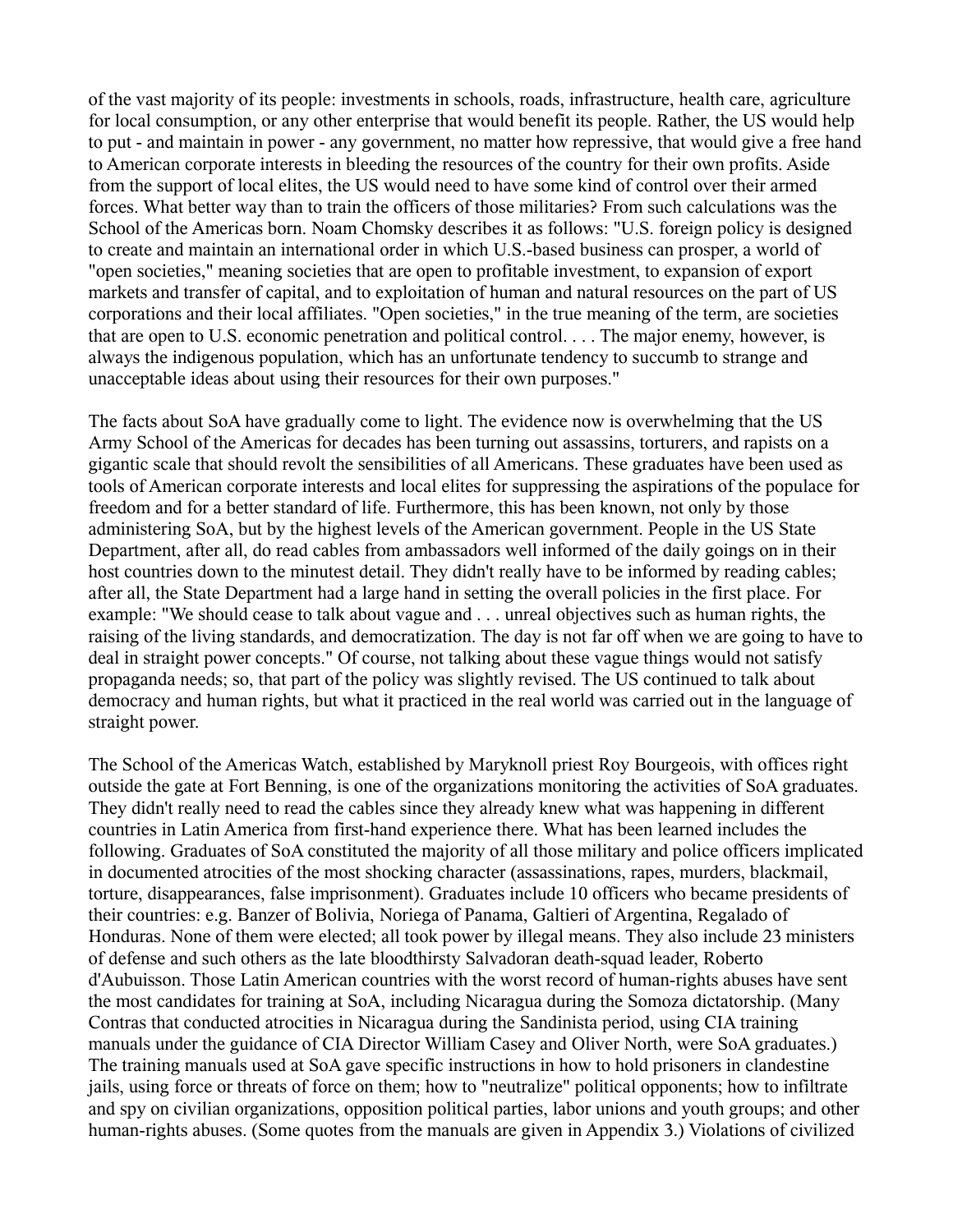conduct became so bad in El Salvador, among others, that the United Nations established a "Truth Commission" to investigate. The UN released its report on March 15, 1993, listing the names of military officers it found to have participated in rape, assassinations, murder, torture, and massacres during El Salvador's bloody nightmare, including the massacre of 900 villagers in El Mozote by the Atlacatl Battalion. SoA Watch discovered, by checking these names against the roster of SoA graduates, that almost three-quarters (74%) of those implicated by the UN were SoA graduates. For many years, attempts were made by various organizations to have the SoA training manuals declassified. The Department of Defense finally released them on September 20, 1996, accompanied by a "Fact Sheet". (The released English versions are US Army translations of the Spanish versions. That explains their many awkward phrasings.) Even though the manuals are acknowledged by the Pentagon to contain "materials inconsistent with US policy", the Army absolved everyone from responsibility and took no action against any individuals responsible for their production or their use. On February 21, 1997 the Pentagon's Inspector General issued a further report on the matter. (See footnote 4a.) The IG's report acknowledged that "many mistakes were made" but that there was no evidence of "a deliberate attempt to violate DoD policies." One need not be a lawyer to see that such a statement can be understood in two ways. It could mean that DoD policy is pure and low-level personnel made no deliberate attempts to violate this pure policy, although a few, sort-of-insignificant, mistakes were made. But, "no deliberate attempt to violate" policy might mean that, indeed, policy was not violated; that everything was done precisely according to policy! In any case, the IG report likewise fails to assign individual or collective responsibility for actions that it claims to be contrary to US policy and it fails to hold anyone accountable. A corollary to "nobody is responsible" is "no corrective actions need be taken" to ensure that it doesn't happen again. Indeed, no actions have been taken against those responsible nor are any contemplated. Nothing is being done to ensure that such materials will never again be used.

According to an SoA brochure the mission of SoA "is to provide doctrinally sound, relevant military education and training to the nations of Latin America; promote democratic and human rights . . . " An examination of the training manuals will show that the opposite is true. (What is the meaning of "doctrinally sound"? Could it mean: in accordance with counterinsurgency, low-intensity-warfare doctrine?)

The brief samples from the manuals given in Appendix 3 belie the SoA brochure's and SoA apologists' claim of promoting democratic and human rights; this claim is bogus. Instead, the manuals make clear that US policy was to utilize Latin America's militaries to carry out US policies to prevent any independent groups with ideas unacceptable to the capitalist controllers of the US from participating in the democratic process. This is antithetical to democratic ideals and quite contrary to SoA claims. Such claims are also belittled by Retired US Army Major Joseph Blair who was an SoA instructor, 1986-1989: "In 3 years at the School, I never heard of such lofty goals as promoting freedom, democracy, and human rights." Consider the practice of spying on opposition political parties, explicitly taught at SoA. When Richard Nixon ordered such spying on an opposition political party, he was saved from impeachment only by resigning the Presidency of the US, a historically unprecedented act. Yet, the US Army taught Latin American trainees not only to spy on opposition political parties but that such parties were "the enemy" and anything done to them was acceptable.

Lest one reach the conclusion that those running SoA are unique rogues, one should be reminded of the CIA training manual - outed in 1984 -- used to train Nicaraguan Contras that caused a considerable stir at the time. Two other CIA training manuals were declassified on January 24, 1997. One of these, "KUBARK Counterintelligence Interrogation" is dated July 1963. (Is it a coincidence that this is the same time that SoA was renamed and given new impetus?) The second one: "Human Resource Exploitation Training Manual" is based heavily on the first one. It was used in at least seven training courses conducted in Latin American countries between 1982 and 1987. These manuals are even more obviously unprincipled than the Army manuals. (See footnote 4a.) Furthermore, the SoA manuals were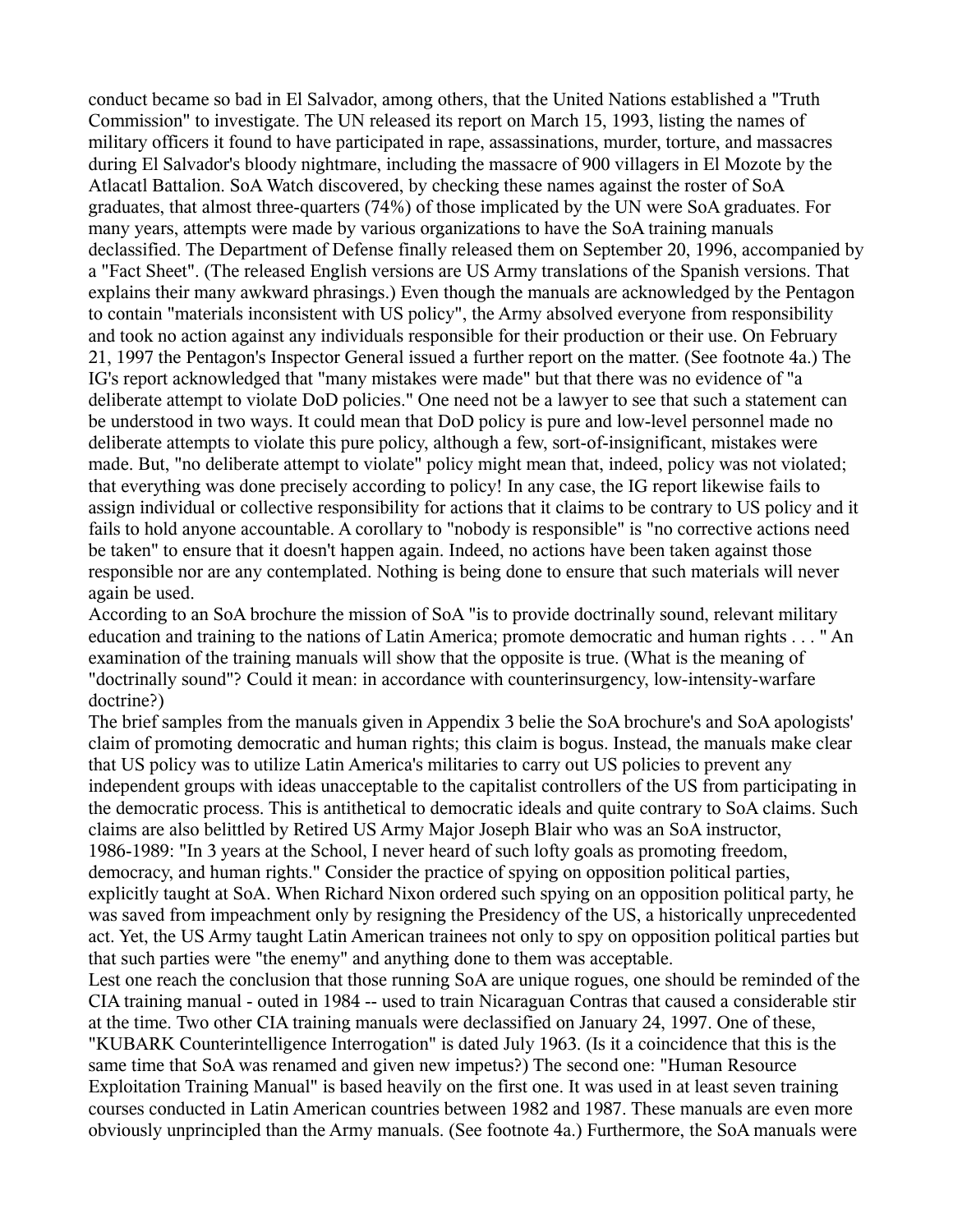used also by mobile trainers, who were not part of SoA, in the countries themselves, not just at Fort Benning.

## AMERICAN MYTHOLOGY

It is important to place the School of the Americas in perspective. The existence of the School of the Americas and the nature of the instruction carried out there are not aberrations, something that can be dismissed as a failed initiative of an otherwise benevolent American system. What happened at SoA has to be understood in terms of deliberate policies established by the post-WWII US national-security apparatus; in the broader context of the images most Americans have of their political/economic system; and of what is hailed as the American Dream. This almost-theological concept is assumed to have an uplifting, liberating, ennobling, moral quality but it is more like a nightmare - a debilitating, perverse, ignoble and immoral nightmare. More than anything else, the American Dream was founded on acquisitive greed and social irresponsibility; two of its operative concepts were frontier and expansion. Whatever else the concepts of frontier and expansion implied, they meant that other people were "barbarians" whom Americans had a mission to civilize; whose lands were available for Americans to expand into. Far from being peace-loving, Americans have always been violent and expansionist. One of the slogans of American leaders in the 19th century was "extending the area of freedom". Operationally this meant forcibly displacing the Native Americans from their lands. Treaties were made with Indian nations only to be broken. The case of Lewis Cass is illuminating. At various times he was a US Army officer, governor of the Michigan Territory, Cabinet member under Presidents Jackson and Buchanan, and Senator from Ohio. At a treaty council in Ohio on May 11, 1825, Cass solemnly pledged the word of the US to the Cherokees and Shawnees that if they just moved across the Mississippi they could live there undisturbed. We know how much that treaty was worth. If Native Americans refused to participate, they were removed forcibly. If they resisted, they were massacred. During the Vietnam War a particularly vivid photograph and TV coverage in 1967 showed American soldiers destroying a Vietnamese village (in order to save it, the Army said) by applying their cigarette lighters to burn down the gasoline-soaked thatched huts. This wasn't a newly acquired barbarism; in an article titled Burning the Cheyenne Village in the 19 April 1867 issue of Harper's Weekly, exactly one century earlier, there is a sketch showing American soldiers running from teepee to teepee burning them down with their torches. "Extending the area of freedom" also meant territorial conquest at the expense of Mexico. Vast areas that include Arizona, Nevada, New Mexico, Utah, California, and parts of Colorado were simply taken from Mexico by claiming a "manifest destiny to overspread the continent allotted by Providence for the free development of our yearly multiplying millions." (Texas should also be included in this list but there was a slight, roundabout, difference in the way Texas was acquired whose explication would require excessive space.) The US has always been oriented toward the acquisition of a world empire but not necessarily in the old colonial context. In this it has been very successful. As even the highest government officials boast, the US controls some y% (large) of all the world's resources with only some x% (small) of the world's population. An early indication of American expansionism at the expense of anybody else that happened to be occupying the coveted land comes from what might be viewed as an unlikely source: Thomas Jefferson. In a letter to President James Monroe at the promulgation of the Monroe Doctrine, he wrote: I candidly confess that I have always seen Cuba as the most interesting addition that could ever be made to our system of states. The control that, with Florida, this island would give us over the Gulf of Mexico and the countries and the isthmus bordering on it, as well as on those whose waters flow into it, would fill up the measure of our political well being. For those who have been suckled at the teat of the American Dream, such raw expansionism and empire building is truly staggering. Whatever else "frontier" meant, it also meant that social justice, equity, and community were of no concern in the US; the "safety valve" of the frontier was always available to white men who lost out in the capitalist struggle for self-enrichment. The siren call to "Go west!" and "strike it rich" could be counted on to defuse the contradictions that might otherwise build up between the dream and the reality. With the frontier gone, the "American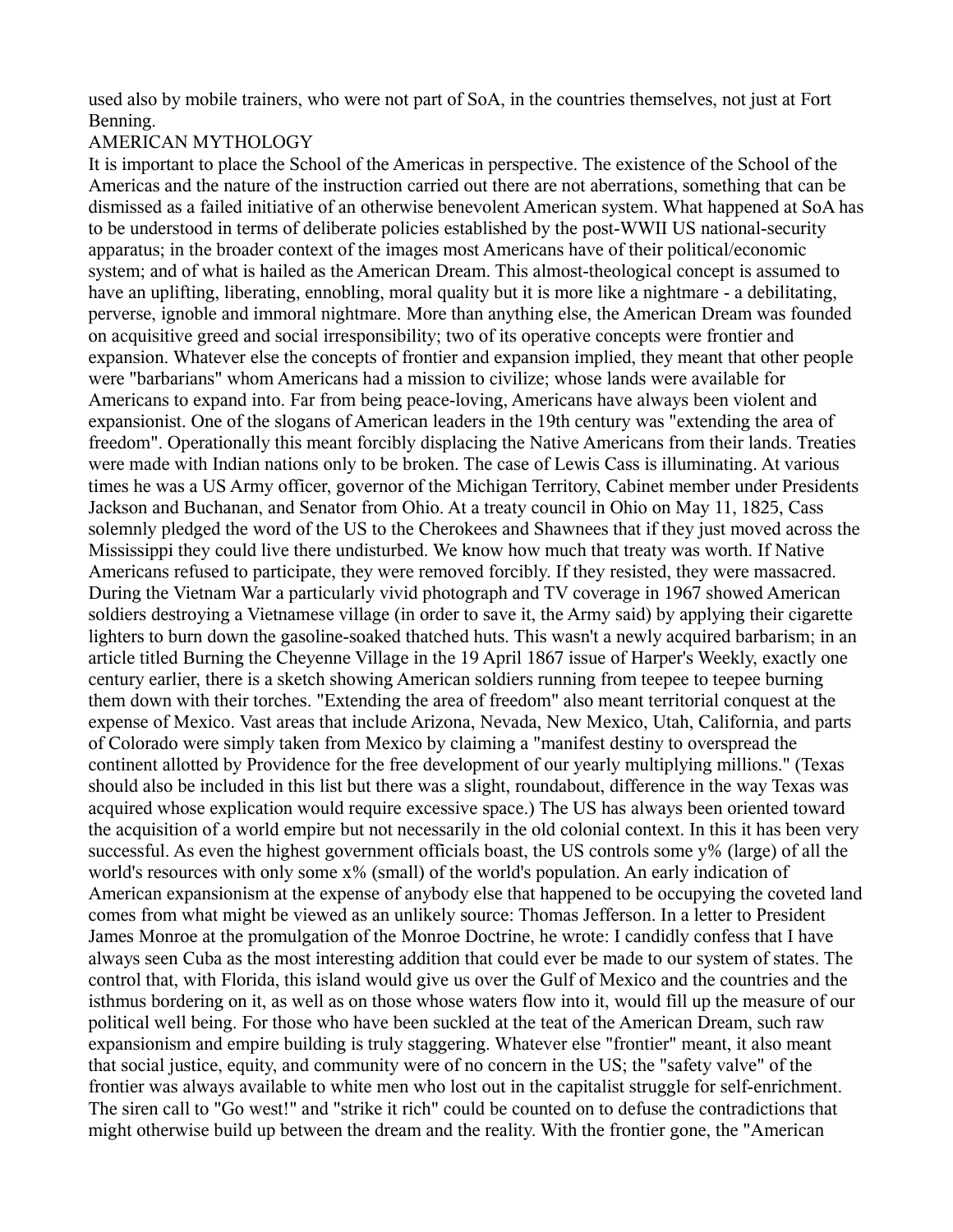Dream" remains a reality, the reality of unbridled greed, of looking out only for oneself and a winnertake-all, devil-take-the-hindmost attitude of unlimited personal enrichment at the expense of shared community values, with no moral limitations. LATIN AMERICA AND THE US All countries of Latin America are underdeveloped countries in various degrees. In all but post-Revolution Cuba there exist vast concentrations of wealth in the hands of a few, while the great majority of the people are destitute. In Brazil, for example, 10% of the people own 90% of the land. In Guatemala the (US) United Fruit Company owns more agricultural land than 50% of the population combined. Nothing differs greatly from this in Colombia, Ecuador, Bolivia, Honduras, Guatemala, El Salvador, Paraguay, Peru, etc. Large numbers of people in Latin America are jobless and hungry. Unemployment is very high everywhere, reaching 50% in Brazil's northeast at times. People seldom get medical care. Many children die young and life expectancy is low; large numbers of people are illiterate (again excepting post-Revolution Cuba). (Country-by-country figures are available in UNESCO reports.) With few exceptions, the ruling classes are the land-owning, corporate, and military elite; the people have had little say, even under nominal democratic regimes like Mexico.

For the US, Latin America has been a source of cheap raw material and agricultural products and more recently -- of cheap labor. In alliance with local propertied elites, US corporations have been acquiring Latin American lands and mines, and have been exploiting Latin American resources. They found it easy to deal with the corrupt rulers of these countries, obtaining huge concessions for the countries' natural resources in return for their support in maintaining the rulers in power, backed by the US military. This military force was used time and time again, not for loftily proclaimed purposes of "freedom" and "self determination", but for outright economic imperialism. A small part of the truth in the early years of this century can be glimpsed from former US Marine Corps General Smedley Butler: I helped make Mexico, especially Tampico, safe for American oil interests in 1914. I helped make Haiti and Cuba a decent place for the National City Bank boys to collect revenue in. I helped purify Nicaragua for the international banking house of Brown Brothers in 1909-1912. I brought light to the Dominican Republic for American sugar interests in 1916. I helped make Honduras 'right' for American fruit companies in 1903. Who benefits from this alliance of American corporate interests and the ruling elite in Latin America? Neither the people of Latin America nor that of the US. Whenever a nationalist leader, supported by the people, has arisen and attempted to loosen the shackles binding his country to the US, the reactionary oligarchies could count on the US government to intervene. In 1954 the CIA was directly involved in overthrowing the first, ever, democratic government of Guatemala, for example. The fact is no longer officially denied. Here's how it is put by a recent government document: "In 1954, as the communist party gained increasing influence in the Guatemalan Government headed by President Jacobo Arbenz, the US assisted in the overthrow of the Arbenz government." The US didn't just "assist", it planned the operation, trained the over-throwers, supplied weapons, transported them to neighboring Honduras and Nicaragua (then ruled by our man, dictator Somoza, making Nicaragua safe for democracy), etc. It even rattled sabers by sending nuclear-bomb-loaded bombers to Nicaragua, "meant, it would appear, as a signal of American commitment." The resulting illegitimate Guatemalan government ensured the continuing good fortunes of United Fruit and other US corporations. In the 1980s it again became necessary to put down peoples' aspirations in Guatemala when, most often at the hands of SoA graduates, 200,000 lives were snuffed out. Ironically, reference to the 1954 US overthrow can be found in one of the SoA manuals, "Terrorism and the Urban Guerilla": "In the middle of the 1950s, Guatemala was governed by a communist government. A coup d'etat directed by the United States replaced the government." This manual was classified until 1996; so trainers and trainees at SoA, but not the American people until much later, were to know that the overthrow of the Guatemalan government in 1954 was "directed by the United States". Note the overstatement in the first sentence: "governed by a communist government". It wasn't; even the IOB Report claims only that "the communist party gained increasing influence". This "increasing influence" was by democratic political means. Note also the understatement in the second sentence: "coup d'etat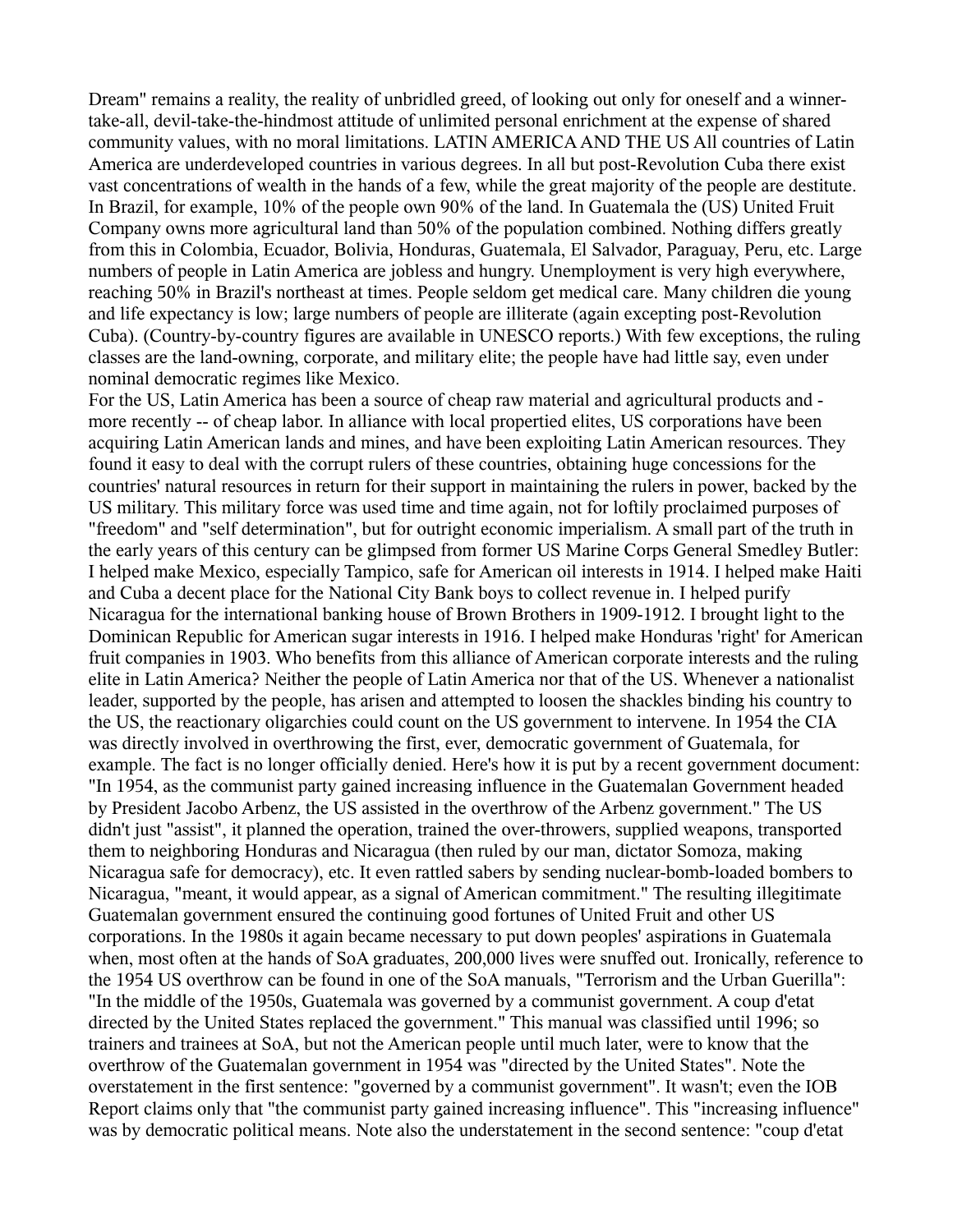directed by the United States"; it was a military invasion carried out by the United States, using mercenaries, from outside Guatemala, not an internal uprising that "coup d'etat" implies. At least the manual does not minimize the US role; it forthrightly proclaims that the US "directed". The US was also instrumental in the overthrow of the legitimate government of Joao Goulart in Brazil ten years later in 1964. US armed forces invaded the Dominican Republic in 1965 and directly intervened in preventing the return of the constitutionally elected government of Juan Bosch. In Chile in 1973, the US guided, supported, provided the weapons for, and Henry Kissinger even justified the overthrow and assassination of the democratically elected socialist, Salvador Allende. In all these cases the given reason was the charge of 'Communism' against the freely elected nationalist leader. The real reason was the interests of the corporate class in the US.

Very often, those in Washington or in the US embassies who are in the strongest positions to influence and shape US-Latin American policies have had strong personal interests in those American companies operating in Latin America and dominating the economies of whole countries. For example, both US Secretary of State John Foster Dulles under Eisenhower and his brother Allen Dulles, Director of the CIA when the overthrow of the Guatemalan government was engineered in 1954, were former United Fruit Company lawyers. Furthermore, Allen had previously been President of United Fruit; his predecessor as head of CIA, General Walter Bedell Smith, became a vice president of United Fruit in 1955 when Guatemala was safely back under the control of American corporate interests. Can it be doubted that policies and actions carried out by the US government with such disastrous consequences for Latin America were greatly influenced, if not controlled, by the corporate interests of such individuals? A particularly instructive case is that of the Rockefellers, Nelson in particular. The Rockefeller interests controlled the economy of several Latin American countries, including Peru and Venezuela. Creole Petroleum Company, for example, a subsidiary of Rockefellers' then-called Standard Oil of New Jersey, accounted for more than a third of Venezuela's oil, which made up 93% of Venezuela's export earnings. Nelson's own International Basic Economic Corporation in Peru ran a sugar mill, a chain of supermarkets, a poultry-breeding operation and an insurance brokerage business. When Nelson Rockefeller was named Coordinator of Inter-American Affairs by Roosevelt in 1939, and later named Assistant Secretary of State, he was already a Director of Creole Petroleum. A person with such great influence in shaping US policy in Latin America had a tremendous personal and corporate interest in this policy. For whose benefit was Rockefeller shaping these policies? Or take Ellsworth Bunker who was sent to the Dominican Republic as a "troubleshooter" in 1965 after the April US intervention. The Dominican Republic is a large sugar producer and the National Sugar Refining Company has major holdings there, the same company that used to be a major sugar producer in Cuba. Bunker was a Director and major stockholder in National Sugar. Is it possible that his advice and counsel regarding US policy toward Santo Domingo was not influenced by his personal interests in an American company whose fortunes would be vitally affected by actions of the Dominican government? These are merely samples, the tip of the proverbial iceberg. THE SCHOOL OF THE AMERICAS IN **CONTEXT** 

A lot of other things were happening in the early post-WWII years when the School of the Americas was established, including the creation of the CIA (Central Intelligence Agency) and the NSA (National Security Agency) in 1947. Policy decisions were being made that nowhere in the world, but especially not in Europe and the Western hemisphere, would any indigenous political forces not under the influence and control of US corporate interests be allowed to prosper. Money was poured into France immediately after the war to counter the leftist unions associated with the WWII French Resistance who fought the German Nazis and their French collaborators.

In Italy, to prevent any parties of the antifascist left from gaining control, our tax money bought the first post-war elections for the Christian Democrats. In Greece, the CIA intervened in the civil war in 1947 in favor of those who had collaborated with the German Nazis and Italian Fascists, helping to defeat the Greek partisans who had struggled on the Allied side in the Greek Resistance. Other such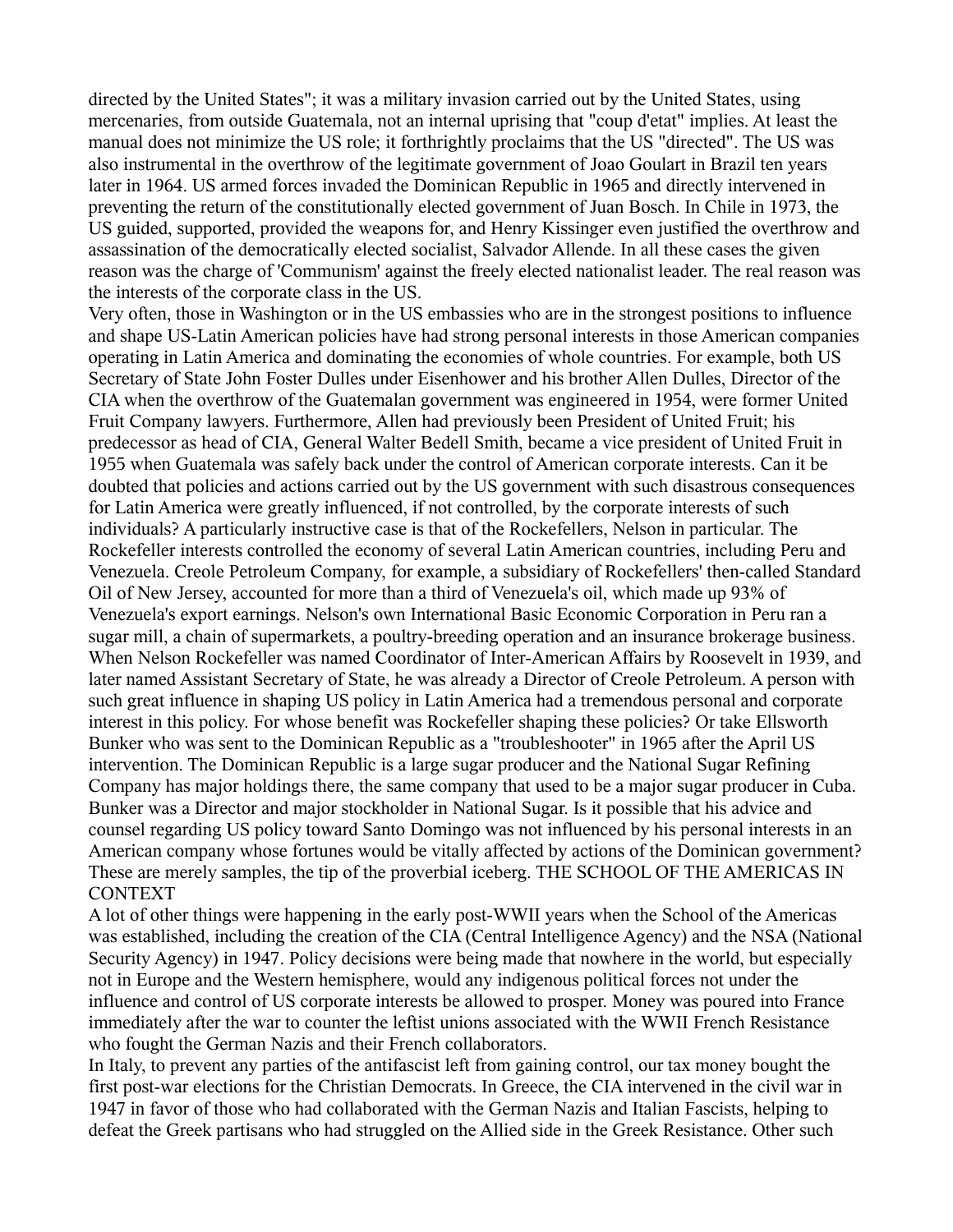interventions included the overthrow in 1953 of the legitimate Mossadegh government of Iran by the CIA under Kermit Roosevelt, a deed openly touted in his book. (Again the cause was protection of corporate interests, exploiters of Iranian oil.) The reinstallation of Shah Reza Pahlevi with his secret police, Savak, is a major factor in the present virulent antagonism of Iran toward the US. How else would one be expected to feel towards one's rapist?

From the earliest post-WWII days the US embarked on an "anticommunist" crusade. An "international communist conspiracy" was proclaimed under every bed. The "domino theory" gradually dominated all US policy. If one country "falls to Communism", the theory went, all the neighboring dominos will also do so. This theory was never so clearly enunciated as it was with respect to Vietnam. As the Pentagon Papers makes clear, and as Robert McNamara acknowledged was a "mistake" last year , US policy planners claimed that if Vietnam were to elect (elect!) a Communist president, then all neighboring countries would be lost. Of course they wouldn't actually be "lost", they simply might not be available for capitalist exploitation.

"Going Communist" would not be permitted by the US, most especially not by democratic, electoral means, as made clear in 1954 in Guatemala and, in that same year, in Vietnam. At a meeting of its National Security Council on Aug 3, 1954, the US laid plans to subvert the Geneva Agreements signed a few days earlier that called for free elections throughout Vietnam. Certain that elections in all Vietnam surely would have been won by Ho Chi Minh , the US unilaterally installed Ngo Dinh Diem, first as Premier, then as President of South Vietnam, an entity that did not then exist. Diem had comfortably sat out in the US the struggle for liberation from France and very few Vietnamese would have even recognized his name; but that is another story.

Language is prostituted when it is claimed that democratically electing a socialist government, as in Guatemala or Chile, or a communist government, as Eisenhower anticipated in Vietnam, is a "government takeover". It becomes Orwellian doublethink to view overthrowing such an elected government by force, or preventing by force an election that will bring such a government to power, as being "democratic".

It might be argued that such post-WWII actions of the US as establishing the SoA were the result of Soviet encroachments in Europe: the absorption of Czechoslovakia into the Soviet bloc in 1948, or the isolation of West Berlin within East Germany, requiring the Berlin airlift in 1949. Also the result of the 1949 victory of Mao's Communists over the US-backed Chiang Kai Shek in the Chinese civil war in 1949. For starters, the establishment of SoA (and of the CIA) predated all of these. As for Berlin, the separation of all of Germany, and thus of Berlin, into 4 zones was done at the insistence of the US; as junior partners in 1945-46 France and Britain had to go along. The Soviet Union had initially proposed the joint administration of all of Germany, including Berlin. There would have been no East Germany and, hence, no isolation of West Berlin - without US policy. What was the US motivation for this? Is it possible this policy meant that the USSR would be given some voice in only about  $\frac{1}{4}$  of Germany, rather than in all of it, had it been administered jointly?

No, the anti-left stance of the US was taken very early in the post-WWII era. It had little to do with the actions of the Soviet Union, a lot to do with capitalist ideology and the corporate interests of powerful individuals with major influence on US policies. The individuals mentioned here are just a few prominent past examples in the Executive Branch. It is nowadays a major scandal how private corporate interests control both the executive and the legislative branches. This cannot be written off as just a recent phenomenon; it was always thus, but now more open for all to see. With the increasing dependence of office holders on the largesse of those who control capital, it may no longer be necessary for elected or appointed office holders themselves to have major personal financial interests in corporations. Ensuring one's political success by way of corporate purchase will also ensure one's personal financial success.

## WHAT NOW?

When the SoA was established in 1946, the real purpose was, and continued to be, counterinsurgency -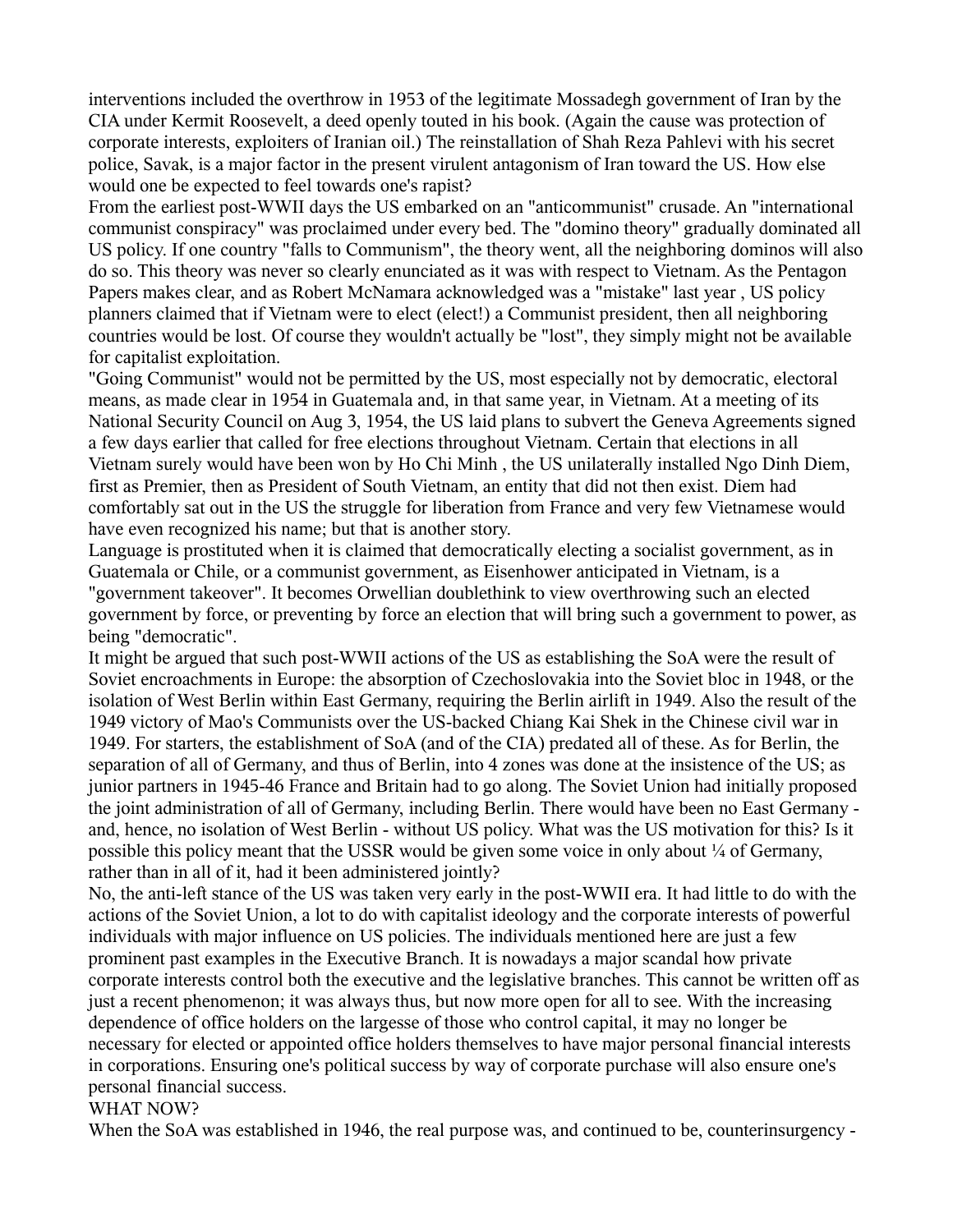to put down any threat to US economic interests by people disaffected by their miserable conditions of life, and to protect "vital national interests". What exactly are these vital national interests? Americans can't be blamed for thinking that free speech, justice, and human rights for all, freedom to associate and to carry out political activity for everyone, the collective betterment of the totality of society are all vital national interests.

In reality, though, US "vital national interests" are what those who have always been in control consider them to be: making the world safe for capitalist exploitation; the concentration in fewer and fewer hands of more and more of the earth's resources. The corollary to the increasing concentration of wealth and income in the hands of a few in the US is the pauperization and impoverishment of the many. That, too, has been documented over the past two decades.

Since 1992 Rep. Joseph Kennedy of MA has introduced amendments and bills in the House of Representatives to close the School of the Americas; they have been defeated. Now before the House is an amended bill to include two steps: closing SoA and opening an Academy for Democracy and Human Rights. (Academy sounds more uplifting than School; "for Democracy and Human Rights" definitely has a better cachet than "of the Americas".) On September 4, 1997 the US House voted on an amendment to the foreign operations bill that would simply have defunded the SoA. It lost by the very narrow margin of 210 - 217.

The removal of SoA does not necessarily mean that its functions would cease, only that these functions would need to be shifted elsewhere, as circumstances demand. Furthermore, from the point of view of the power structure, closing SoA at this time could be part of a strategy of damage control. Opponents of SoA, their objective achieved, might pat themselves on the back and go home, leaving the authorities to carry on with business as usual, just not at the SoA.

Nevertheless, the elimination of SoA would have more than symbolic value for those Americans who are appalled by the inhumane actions supported and carried out by our government in our names. The greatest value would be in people coming to view it as an initial success against the repressive capitalist forces that control this country, just a start in the long struggle to achieve the ideals of justice, equality and community. For that, "eternal vigilance", accompanied by informed action, are essential. \* \* \* \* \* \* \* \* \* \* \* \* \* \* \* \*

November 16, 1997 was the 8th anniversary of the brutal assassinations of 6 Jesuit priests and two Salvadoran women coworkers by the Salvadoran military. Of the 26 officers implicated in this atrocity, 19 were trained at the US Army School of the Americas. Over the last several years, this date has been the occasion for increasingly larger demonstrations at the SoA in Fort Benning, Georgia led by SoA Watch's Father Roy Bourgeois, demanding that SoA be shut down. Of 350-400 demonstrators in 1996, 60 were arrested for carrying out "partisan political activity" at Fort Benning. (Bourgeois couldn't be arrested because he was still serving a jail sentence imposed after his 1995 arrest.) This "activity" consisted of creating a mock cemetery under a clump of trees by planting white crosses, each bearing the name of a person murdered by SoA graduates and the name of the country in which the atrocity took place.

On that day in 1997, 2000 demonstrators from all over the country gathered at the Fort Benning gate. After a very moving ceremony, a solemn funeral procession entered Fort Benning heading toward SoA with 8 black coffins in the vanguard. The coffins contained petitions bearing over 1 million signatures demanding that SoA be closed. The number of those in the procession, led again by Roy Bourgeois, who "crossed the line" onto the base and were arrested was 601, the largest number to be so detained at a protest demonstration of any kind in many years! By early the next day, all were released, only 28 of them being charged with a crime, those who were repeat offenders. And the beat goes on. Shut it down! Appendix 1. RELEVANT DATES

September 4, 1997: House vote to defund SoA lost: 210 - 217.

February 21, 1997: DoD Inspector General's report admits "mistakes".

January 24, 1997: Declassification of two CIA training manuals in response to an FoI Act request in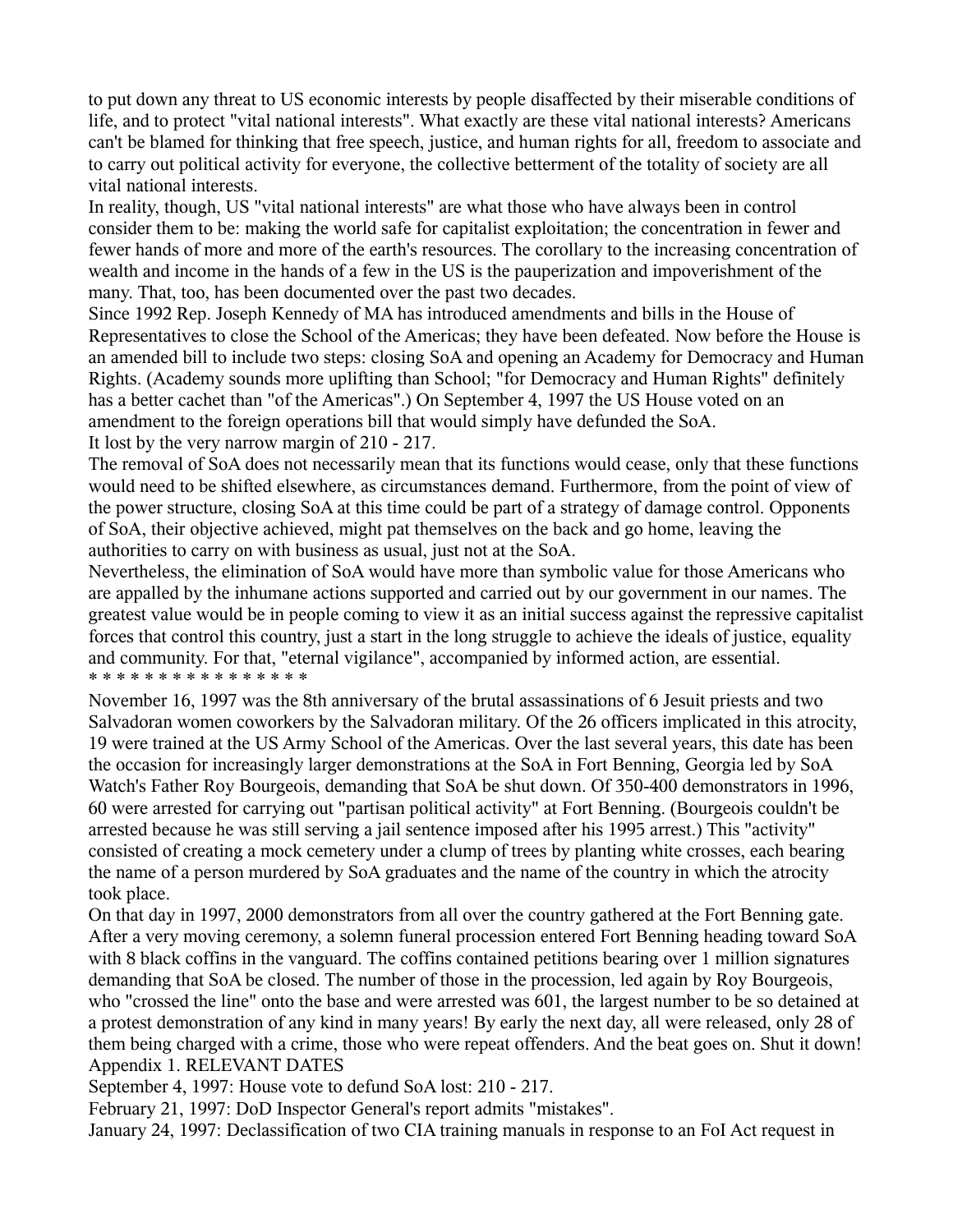1994 by the Baltimore Sun.

September 20, 1996: Release of the seven SoA training manuals and issuance by the Pentagon of a minimizing "Fact Sheet" about them.

March 15, 1993: Report of UN Truth Commission implicating large numbers of SoA graduates in atrocities.

1991-1992. Bush administration review of training manuals.

November 16, 1989: Massacre in El Salvador of 6 Jesuit priests & 2 Salvadorans. 19 of the 26 individuals implicated by the UN Truth Commission were SoA graduates. That day in 1997 was the 8th anniversary.

Appendix 2. TITLES OF 6 OF THE 7 RELEASED SoA MANUALS

· Handling of Sources

· Counterintelligence

· Revolutionary War, Guerillas and Communist Ideology ("Guerillas" added in 1989)

· Terrorism and the Urban Guerrilla

· Interrogation

· Combat Intelligence

The 7th one is a brief 60 pager compared to 1109 pages in the rest. Appendix 3. SELECTED QUOTES FROM THE SoA MANUALS

(Interspersed comments in boldface are not part of the manuals) From Counterintelligence: "CIVILIAN SECURITY: In all cases the mission of the military forces has priority over the well being of the civilians in the area. Examples of the civilian security measures are:. . .

Surveillance of suspect political groups: one should find out whether other groups are sympathetic to the enemy cause. Such groups must always be considered potential agents." (pp10-11) Spying on political groups reminds one of the COINTELPRO program of the FBI during the 1960s and 70s against the Black Panthers and other groups. Who is "the enemy" in countries like Guatemala, El Salvador, Argentina, all dictatorships at the time? As priest Roy Bourgeois says, the enemy is the poor, peasants, unions and workers, student and other youth groups; in short, the people. "Figure #2 Black Lists THESE CONTAIN THE IDENTITY AND LOCATIONS OF PERSONS WHOSE CAPTURE AND DETENTION ARE OF FOREMOST IMPORTANCE TO THE ARMED FORCES: EXAMPLES a. Enemy agents known or suspects, persons involved in espionage, sabotage, politics, and subversive persons . . .

c. Political leaders known or suspected as hostile toward the Armed Forces or the political interests of the National Government . . .

I. Collaborators and sympathizers of the enemy, known or suspects, whose presence in the area of operations represents a threat to the national security . . .

g. Other personalities identified by the G2 as of immediate detention. This could include local political personalities, chiefs of police, and municipal leaders or leaders of the enemy's government departments." (p 225) Those on the black list include people engaged in politics, political leaders suspected to be hostile to the political interests of the National Government (which came into being by overthrowing an elected government), (e) anyone with a socialist thought, local political personalities, political leaders, even chiefs of police. Thus, people placed on a blacklist by an illegitimate,

undemocratic government are those who, in a democratic society, would be legitimately carrying out democratic activities! "FIGURE #6 ORGANIZATIONS AND TEAMS [Refers to targets to be detected and neutralized] Local or national political party teams, or parties that have goals, beliefs or ideologies contrary or in opposition to the National Government . . ." (p 228)

(There are 5 others on the list.) From Handling of Sources "We have already seen how a relatively small number of individuals can come to control an organization by infiltration and fixed elections. The government can inform itself in a timely way of insurgents' activity in these organizations by placing its agents in all organizations that it suspects could interest the insurgent group. Among the main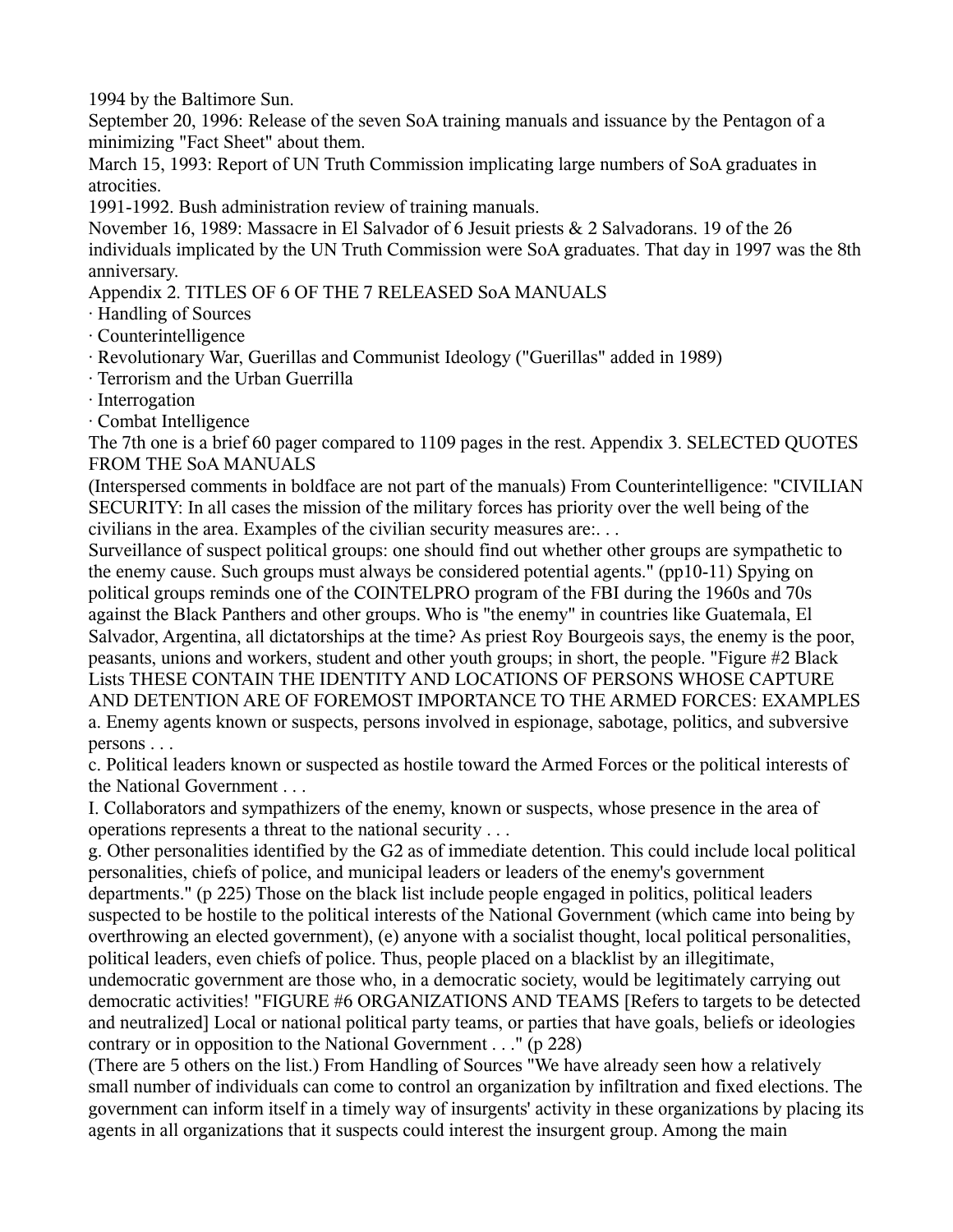organizations of this type can be mentioned political parties, unions and youth and student groups." P 7. COINTELPRO again! "The CI [Counter Intelligence] agent should consider all organizations as possible guerilla sympathizers. He ought to train and locate informants inside these organizations to inform him about activities and discover any indication of a latent insurrection. . . . By infiltrating informants in the diverse youth, workers, political, business, social and charitable organizations we can identify the organizations that include guerillas among their members . . ." (p 75) "The CI agent could cause the arrest of the employee's parents, imprison the employee or give him a beating as part of the placement plan of said employee in the guerilla organization." (p 79) "The employee's value can be increased … by means of arrests, executions, or pacification." (p 80) From Terrorism and the Urban Guerilla "Another function of the CI agents is to recommend CI targets for neutralization . . . Examples of hostile organizations are paramilitary groups, labor unions and dissident groups." (p 112) "Measures of controlling the Population and Resources 1. Surveillance. To control the movement of supplies, equipment and people, it will be necessary to monitor and control the population's activities . . ." (p 118) From Revolutionary War, Guerillas and Communist Ideology (1989) "It is essential that domestic defense intelligence agencies obtain information about . . . the presence of the insurgent movement in the nonviolent public attacks against the government." (p 49) "Nonviolent public attacks"? E.g. speaking in public against government actions of murder and disappearances; conducting a silent vigil against disappearances; attending a rally in the town square seeking the installation of a water system? "The subversive actions are directed towards achieving changes in the political, economic and social structure of society, frequently through psychological means. In this way, the insurgent tries to influence the opinions, attitudes, feelings, and desires of friendly, hostile and neutral people . . ." (p 50) "The insurgents try to influence the direction, control and authority that is exercised over the nation in general and in the administration of the political system. The insurgents are active in the areas of political nominations, political organizations, political education, and judicial laws. They can resort to subverting the government by means of elections in which the insurgents cause the replacement of an unfriendly government official to one favorable to their cause. The insurgent activity can include disbursing campaign funds to gain members and organizing political meetings for their candidates. They can attempt to use bribes or place informants in key areas to counteract government action. They can launch propaganda attacks to discredit and ridicule political leaders and government officials. Also, insurgent leaders can participate in political races as candidates for political posts." (p 51) Is it not generally true that everyone in a democratic society tries to influence the direction of the nation, in general, and the administration of the political system? Isn't it the aim of all in a democratic society to replace the government by one favorable to their cause? This manual, too, gives the lie to the claim that US policy carried out by SoA is to foster democratic ideals.

From Combat Intelligence (After sections that list "Indications of an Imminent Guerilla attack" and "Indicators of Control [of the Population] by the Guerilla Forces" comes the following section.): "II Are the insurgents carrying out psychological operations? a. Propaganda (indicator) 1. Accusations of government corruption."

(1) In the US (said to be a democratic country) Republicans accuse Democrats of corruption in the raising of money; and Democrats accuse Republicans of similar corruption! Is this "psychological propaganda" or what passes here as normal politics? (2) "Circulation of petitions that embrace the insurgents' demands.

(3) Attempts to discredit or ridicule government or military officials.

(4) Characterization of government and political leaders as U.S. puppets.

(5) Promotion of a popular front government. There are 9 more similar items on the list. All of these are normal processes in a democratic society but the authors of the manuals call them indications of propaganda! b. Promotion of popular discontent (indicator) (1) Labor discontent (a) Energetic campaigns of union organizing or recruiting.